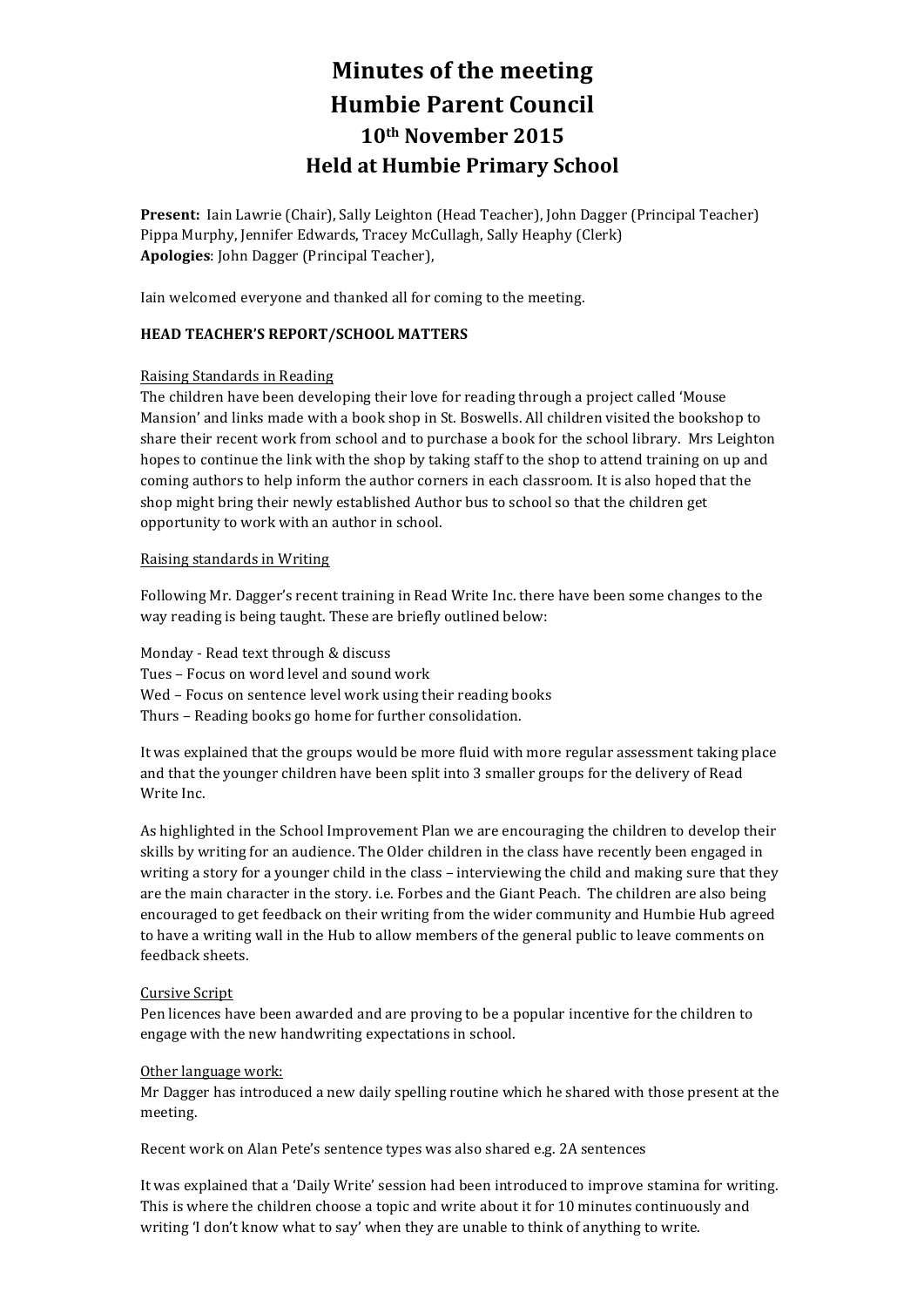In speaking and listening activities the younger children in nursery and P1 are being encouraged to articulate what they want in full sentences.

#### Raising Standards in the Early Years.

Would like to approach PTA for a further  $£1000$  to purchase a suitable computer table and cupboards and outside quality blocks and possibly a new painting easel. SL to meet with PTA and discuss as money used for trips is worthwhile.

French  $1 + 2$ French Café was a success.

Linda Scott has a part-time French club on alternate Thursdays with Saltoun just for p7 children. This is proving a great success with some of the P7 children taking on a teaching role in nursery! We also have a French Assistant, Manon, working with  $P1 \& 2$  children on alternate weeks.

French books/French resources have been given by the local authority and these were shared at the meeting.

#### Assessment & tracking

it was agreed that the red folders were not popular.

Snapshot jotters have been developed with a tracking sheet for each stage.

A snap shot week would happen once a term to measure progress and a snapshot jotter will have work put in for discussion and comments.

A snapshot book was looked at and SL asked how often the snapshot jotters should be seen. It was agreed once a term (4 times a year) with the opportunity for parents to see them during the parent consultations.

The snapshot book idea was received well along with the separate tracker.

Nursery would have a learning profile, which would then transfer into a snapshot journal.

#### Maths

JD introduced Numicon and explained how it can be used for older children. It helps visualise the maths problems.

5 a day - calculations are done every morning with word problems for the older children.

## **CATCHMENT FOR SECONDARY SCHOOL**

A presentation to the Convenor of the Council along with Saltoun Primary school was made regarding the request to change our catchment secondary school to Knox Academy. ELC have agreed to answer the points made within a certain timescale. Iain is waiting for their feedback and will pass on information when received.

## **ELAPCM Meeting – 23.9.15**

There are training opportunities in First Aid and Food Hygiene which Iain will forward information when the courses are advertised. It was suggested Humbie perhaps host some of the courses as they are often at an inconvenient time/location.

There has been a slight increase in the paid for school meals on the back of the free meals for P1-3. Online payments are still looking to come in and it was agreed that it would help reduce the administrative workload.

The Scottish government is looking to increase nursery hours from 600 to 1140 a week, but will depend if SNP are voted into government in next years elections.

Parental involvement survey results came back and we need to tell people more about the role of the Parent Council and how to get involved. Feedback generally good with no major grumbles.